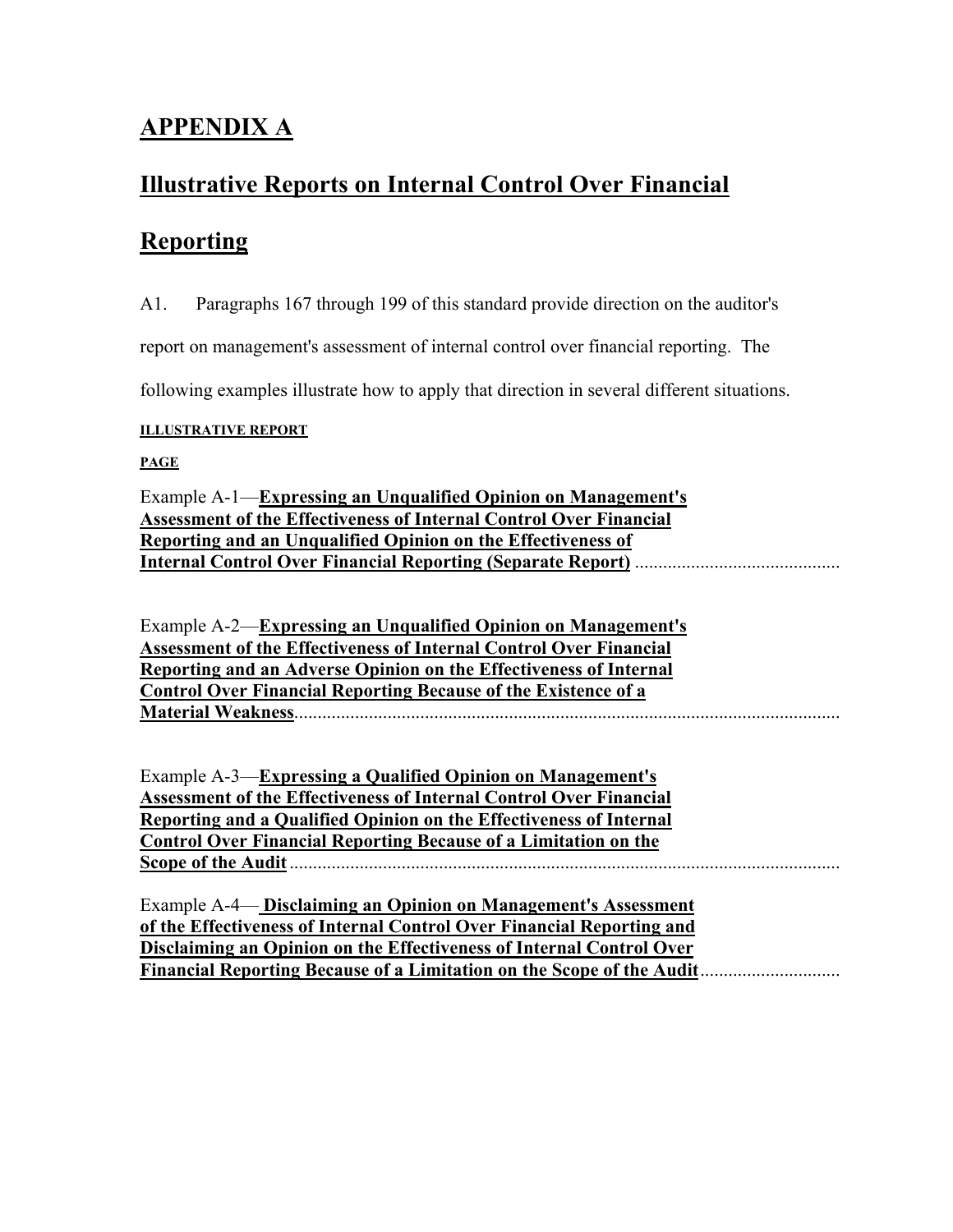Example A-5—**Expressing an Unqualified Opinion on Management's Assessment of the Effectiveness of Internal Control Over Financial Reporting That Refers to the Report of Other Auditors As a Basis, in Part, for the Auditor's Opinion and an Unqualified Opinion on the Effectiveness of Internal Control Over Financial Reporting**.................................................

Example A-6—**Expressing an Adverse Opinion on Management's Assessment of the Effectiveness of Internal Control Over Financial Reporting and an Adverse Opinion on the Effectiveness of Internal Control Over Financial Reporting Because of the Existence of a Material Weakness**.....................................................................................................................

Example A-7—**Expressing an Unqualified Opinion on Financial Statements, an Unqualified Opinion on Management's Assessment of the Effectiveness of Internal Control Over Financial Reporting, and an Unqualified Opinion on the Effectiveness of Internal Control Over Financial Reporting (Combined Report**).................................................................................

# **Example A-1**

# **ILLUSTRATIVE REPORT EXPRESSING AN UNQUALIFIED OPINION ON MANAGEMENT'S ASSESSMENT OF THE EFFECTIVENESS OF INTERNAL CONTROL OVER FINANCIAL REPORTING AND AN UNQUALIFIED OPINION ON THE EFFECTIVENESS OF INTERNAL CONTROL OVER FINANCIAL REPORTING (SEPARATE REPORT) 1/**

# Report of Independent Registered Public Accounting Firm

# [Introductory paragraph]

We have audited management's assessment, included in the accompanying [title of

management's report], that W Company maintained effective internal control over

financial reporting as of December 31, 20X3, based on [Identify control criteria, for

example, "criteria established in Internal Control—Integrated Framework issued by the

 $\frac{1}{2}$  $\frac{1}{1}$  If the auditor issues separate reports on the audit of internal control over financial reporting and the audit of the financial statements, both reports should include a statement that the audit was conducted in accordance with standards of the Public Company Accounting Oversight Board (United States).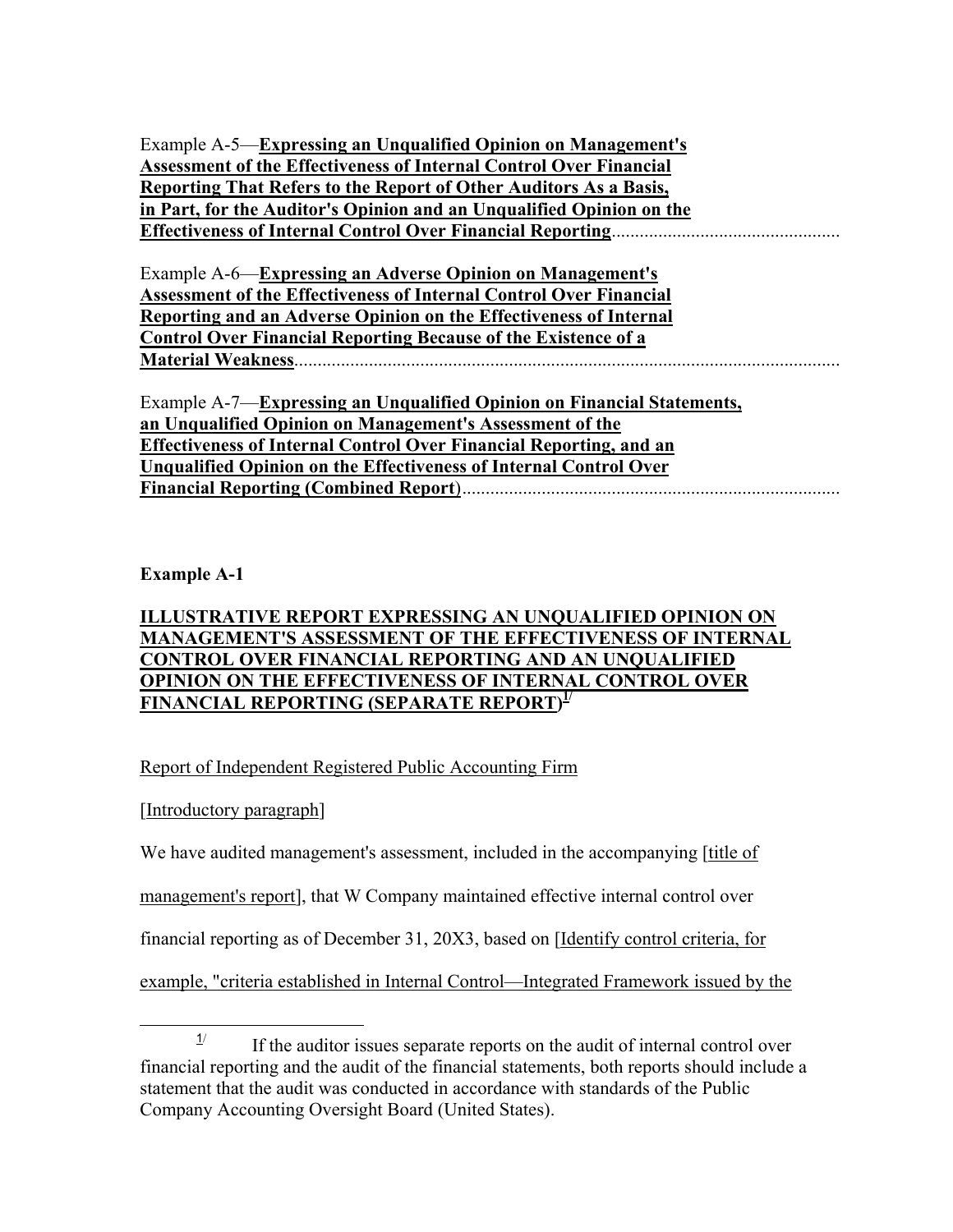Committee of Sponsoring Organizations of the Treadway Commission (COSO)."]. W Company's management is responsible for maintaining effective internal control over financial reporting and for its assessment of the effectiveness of internal control over financial reporting. Our responsibility is to express an opinion on management's assessment and an opinion on the effectiveness of the company's internal control over financial reporting based on our audit.

#### [Scope paragraph]

We conducted our audit in accordance with the standards of the Public Company Accounting Oversight Board (United States). Those standards require that we plan and perform the audit to obtain reasonable assurance about whether effective internal control over financial reporting was maintained in all material respects. Our audit included obtaining an understanding of internal control over financial reporting, evaluating management's assessment, testing and evaluating the design and operating effectiveness of internal control, and performing such other procedures as we considered necessary in the circumstances. We believe that our audit provides a reasonable basis for our opinion. [Definition paragraph]

A company's internal control over financial reporting is a process designed to provide reasonable assurance regarding the reliability of financial reporting and the preparation of financial statements for external purposes in accordance with generally accepted accounting principles. A company's internal control over financial reporting includes those policies and procedures that (1) pertain to the maintenance of records that, in reasonable detail, accurately and fairly reflect the transactions and dispositions of the assets of the company; (2) provide reasonable assurance that transactions are recorded as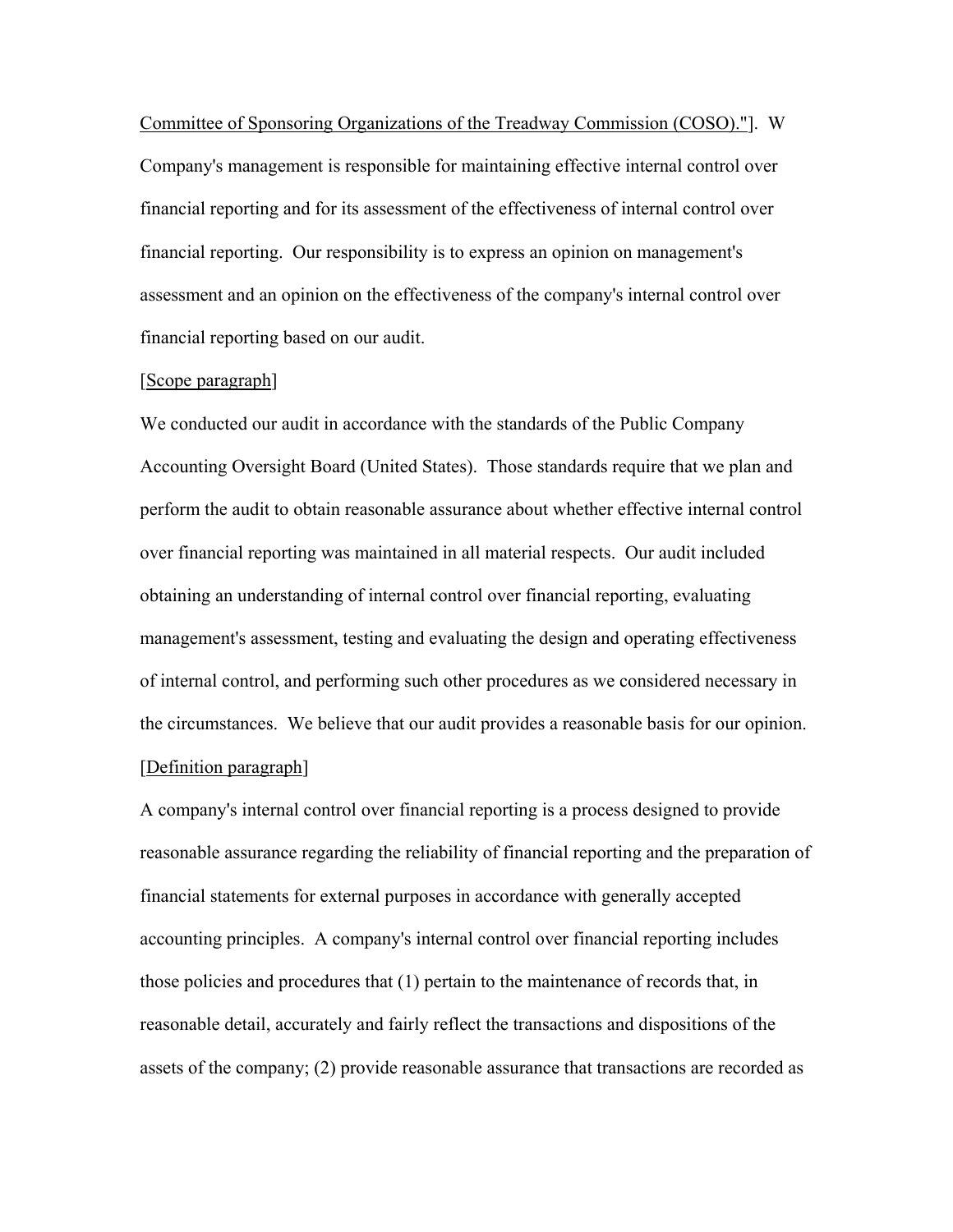necessary to permit preparation of financial statements in accordance with generally accepted accounting principles, and that receipts and expenditures of the company are being made only in accordance with authorizations of management and directors of the company; and (3) provide reasonable assurance regarding prevention or timely detection of unauthorized acquisition, use, or disposition of the company's assets that could have a material effect on the financial statements.

#### [Inherent limitations paragraph]

Because of its inherent limitations, internal control over financial reporting may not prevent or detect misstatements. Also, projections of any evaluation of effectiveness to future periods are subject to the risk that controls may become inadequate because of changes in conditions, or that the degree of compliance with the policies or procedures may deteriorate.

#### [Opinion paragraph]

In our opinion, management's assessment that W Company maintained effective internal control over financial reporting as of December 31, 20X3, is fairly stated, in all material respects, based on [Identify control criteria, for example, "criteria established in Internal Control—Integrated Framework issued by the Committee of Sponsoring Organizations of the Treadway Commission (COSO)."]. Also in our opinion, W Company maintained, in all material respects, effective internal control over financial reporting as of December 31, 20X3, based on [Identify control criteria, for example, "criteria established in Internal Control—Integrated Framework issued by the Committee of Sponsoring Organizations of the Treadway Commission (COSO)."].

[Explanatory paragraph]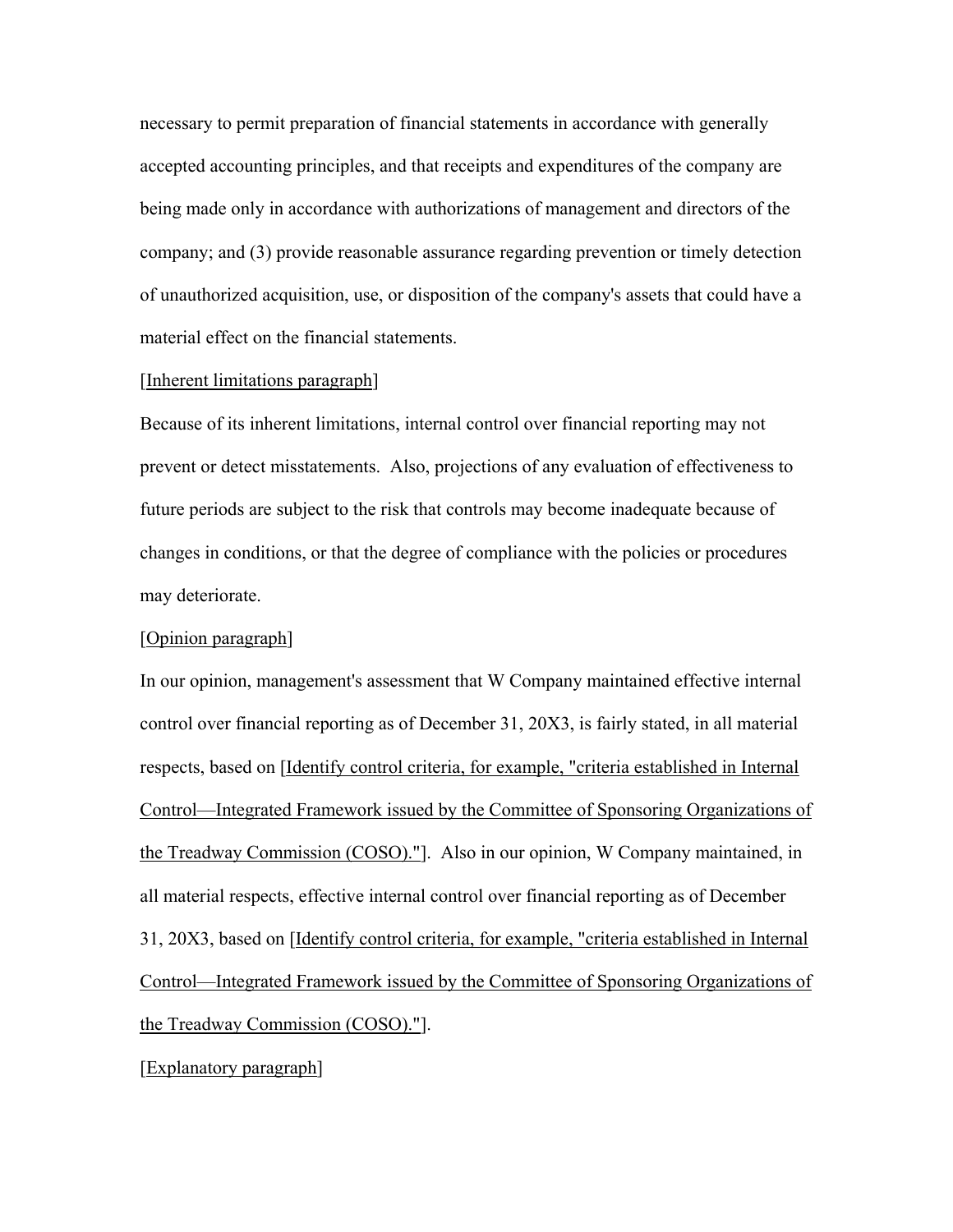We have also audited, in accordance with the standards of the Public Company Accounting Oversight Board (United States), the [identify financial statements] of W Company and our report dated [date of report, which should be the same as the date of the report on the effectiveness of internal control over financial reporting] expressed [include nature of opinion].

[Signature]

[City and State or Country]

[Date]

# **Example A-2**

# **ILLUSTRATIVE REPORT EXPRESSING AN UNQUALIFIED OPINION ON MANAGEMENT'S ASSESSMENT OF THE EFFECTIVENESS OF INTERNAL CONTROL OVER FINANCIAL REPORTING AND AN ADVERSE OPINION ON THE EFFECTIVENESS OF INTERNAL CONTROL OVER FINANCIAL REPORTING BECAUSE OF THE EXISTENCE OF A MATERIAL WEAKNESS**

# Report of Independent Registered Public Accounting Firm

# [Introductory paragraph]

We have audited management's assessment, included in the accompanying [title of management's report], that W Company did not maintain effective internal control over financial reporting as of December 31, 20X3, because of the effect of [material weakness identified in management's assessment], based on [Identify criteria, for example, "criteria established in Internal Control—Integrated Framework issued by the Committee of Sponsoring Organizations of the Treadway Commission (COSO)."]. W Company's management is responsible for maintaining effective internal control over financial reporting and for its assessment of the effectiveness of internal control over financial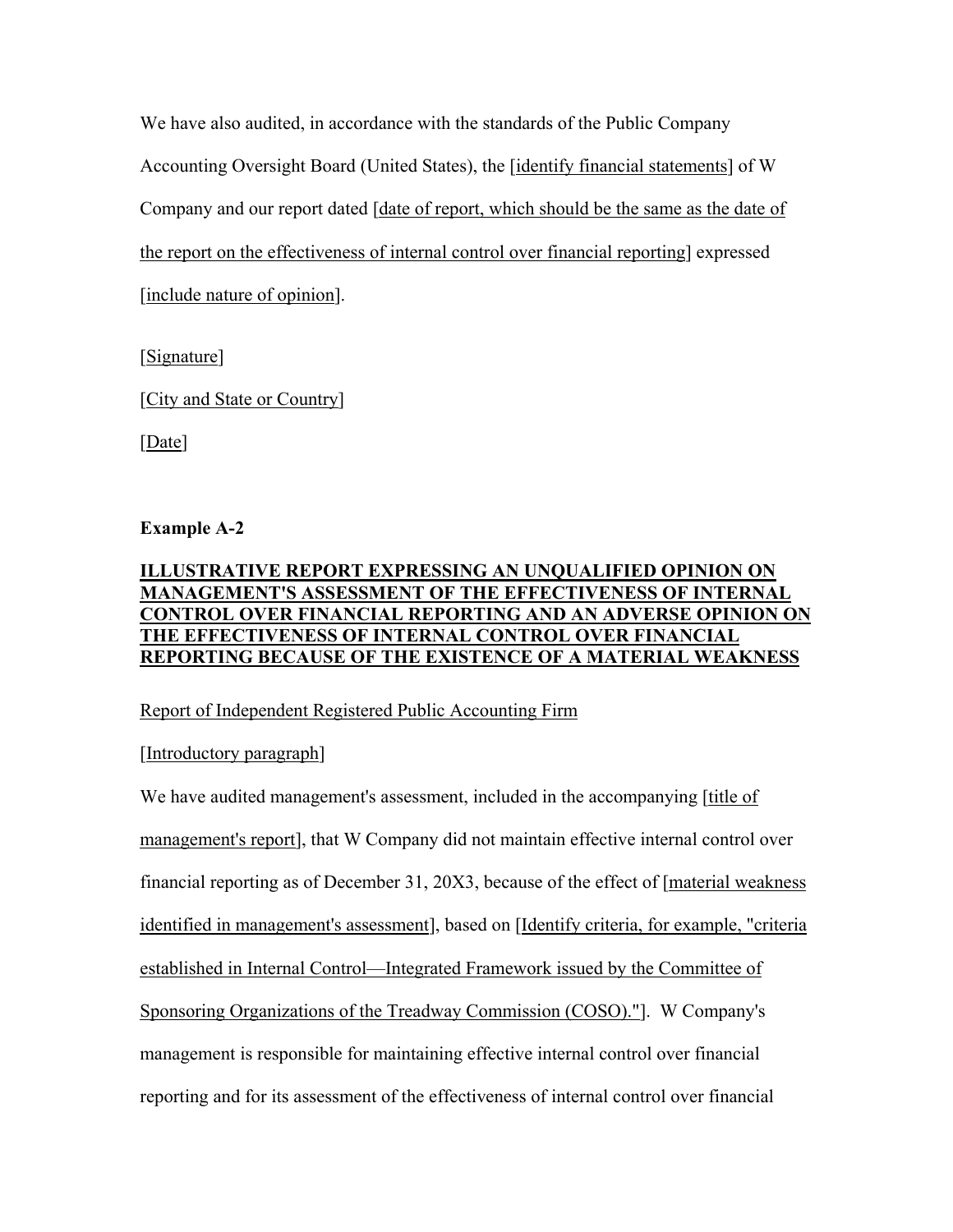reporting. Our responsibility is to express an opinion on management's assessment and an opinion on the effectiveness of the company's internal control over financial reporting based on our audit.

#### [Scope paragraph]

We conducted our audit in accordance with the standards of the Public Company Accounting Oversight Board (United States). Those standards require that we plan and perform the audit to obtain reasonable assurance about whether effective internal control over financial reporting was maintained in all material respects. Our audit included obtaining an understanding of internal control over financial reporting, evaluating management's assessment, testing and evaluating the design and operating effectiveness of internal control, and performing such other procedures as we considered necessary in the circumstances. We believe that our audit provides a reasonable basis for our opinion. [Definition paragraph]

A company's internal control over financial reporting is a process designed to provide reasonable assurance regarding the reliability of financial reporting and the preparation of financial statements for external purposes in accordance with generally accepted accounting principles. A company's internal control over financial reporting includes those policies and procedures that (1) pertain to the maintenance of records that, in reasonable detail, accurately and fairly reflect the transactions and dispositions of the assets of the company; (2) provide reasonable assurance that transactions are recorded as necessary to permit preparation of financial statements in accordance with generally accepted accounting principles, and that receipts and expenditures of the company are being made only in accordance with authorizations of management and directors of the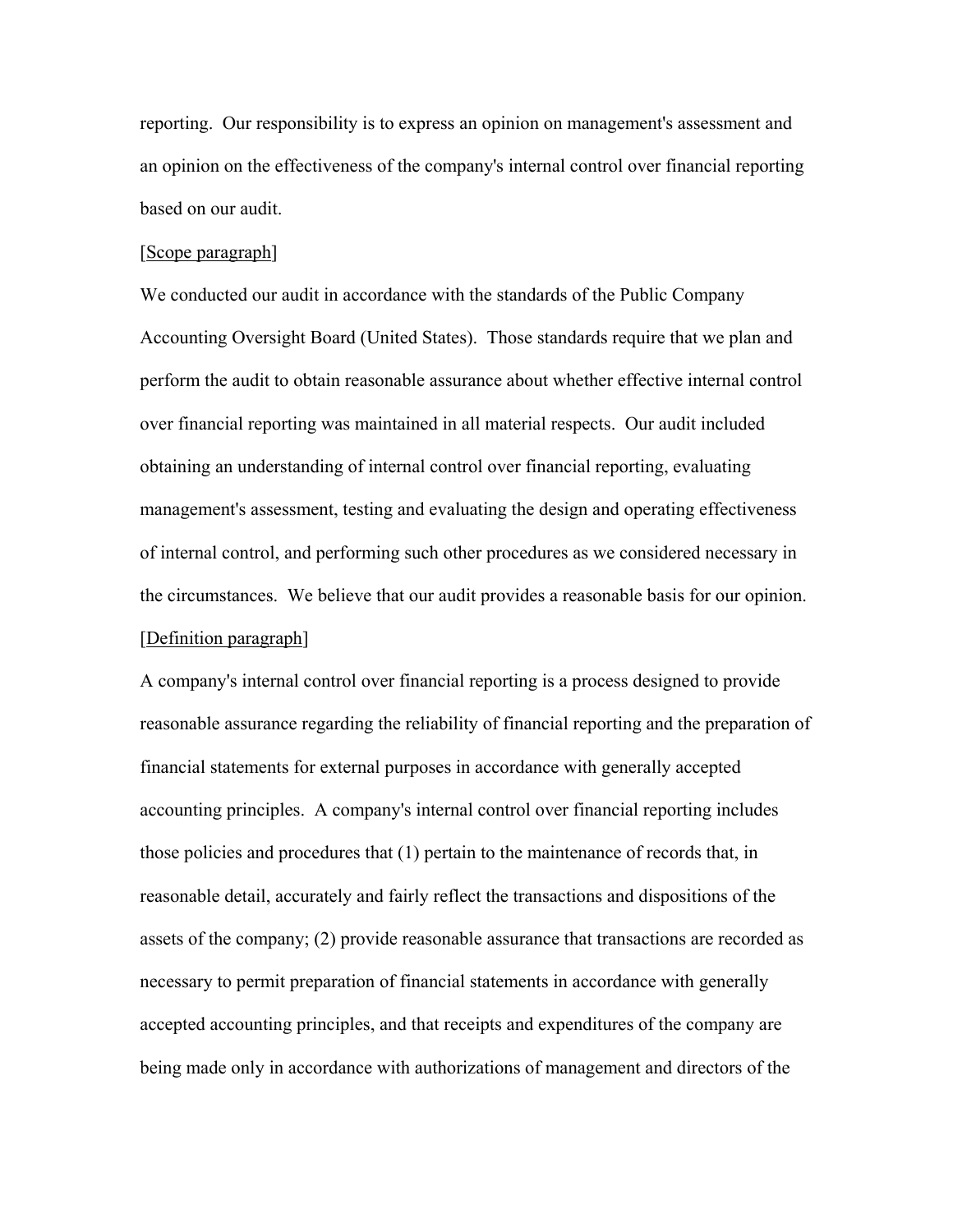company; and (3) provide reasonable assurance regarding prevention or timely detection of unauthorized acquisition, use, or disposition of the company's assets that could have a material effect on the financial statements.

#### [Inherent limitations paragraph]

Because of its inherent limitations, internal control over financial reporting may not prevent or detect misstatements. Also, projections of any evaluation of effectiveness to future periods are subject to the risk that controls may become inadequate because of changes in conditions, or that the degree of compliance with the policies or procedures may deteriorate.

#### [Explanatory paragraph]

A material weakness is a control deficiency, or combination of control deficiencies, that results in more than a remote likelihood that a material misstatement of the annual or interim financial statements will not be prevented or detected. The following material weakness has been identified and included in management's assessment. [Include a description of the material weakness and its effect on the achievement of the objectives of the control criteria.] This material weakness was considered in determining the nature, timing, and extent of audit tests applied in our audit of the 20X3 financial statements, and this report does not affect our report dated [date of report, which should be the same as the date of this report on internal control] on those financial statements.  $2^{2}$ 

 $\frac{2}{2}$  $\frac{2}{3}$  Modify this sentence when the auditor's opinion on the financial statements is affected by the adverse opinion on the effectiveness of internal control over financial reporting, as described in paragraph 196.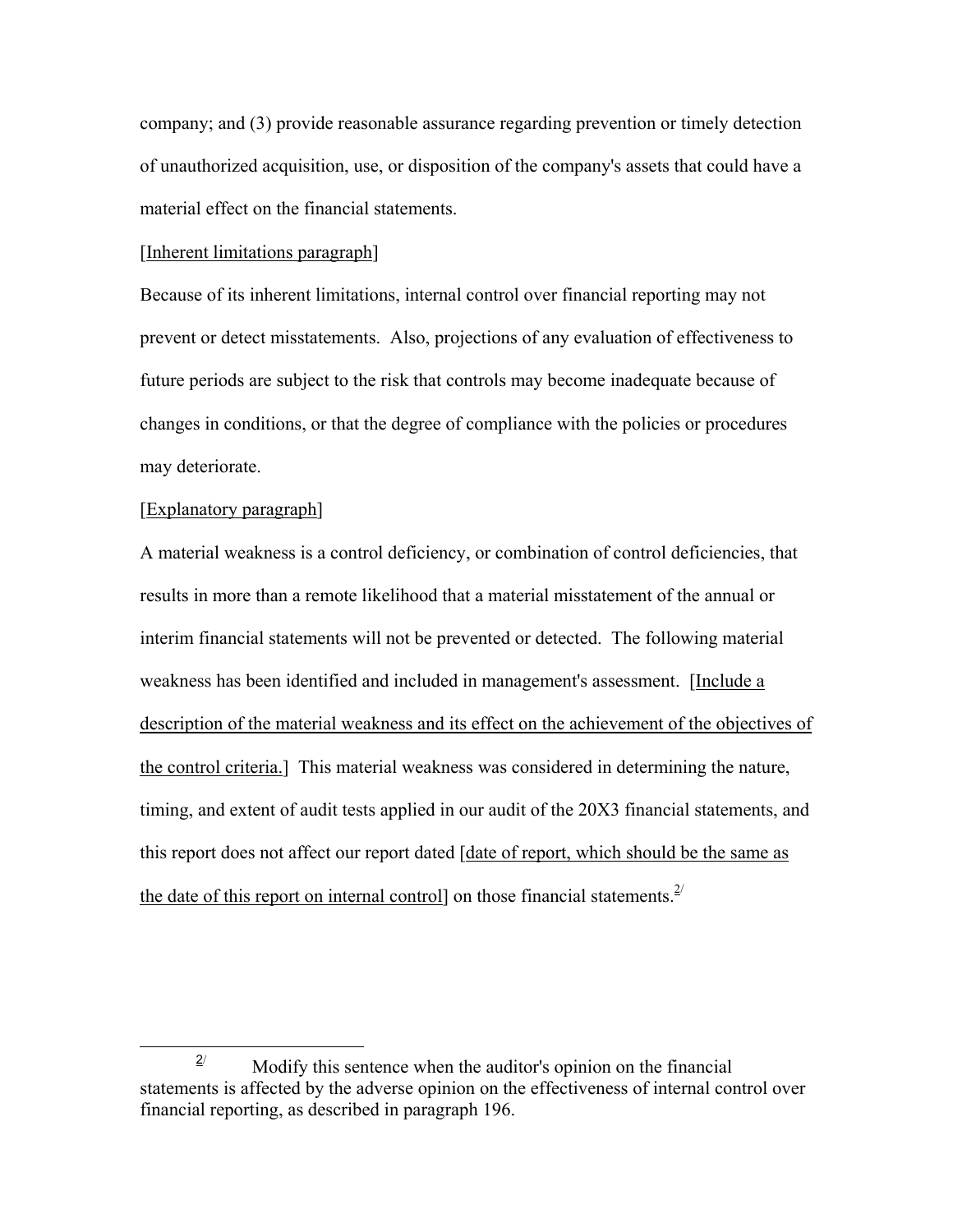### [Opinion paragraph]

In our opinion, management's assessment that W Company did not maintain effective internal control over financial reporting as of December 31, 20X3, is fairly stated, in all material respects, based on [Identify control criteria, for example, "criteria established in Internal Control—Integrated Framework issued by the Committee of Sponsoring Organizations of the Treadway Commission (COSO)."]. Also, in our opinion, because of the effect of the material weakness described above on the achievement of the objectives of the control criteria, W Company has not maintained effective internal control over financial reporting as of December 31, 20X3, based on [Identify control criteria, for example, "criteria established in Internal Control—Integrated Framework issued by the Committee of Sponsoring Organizations of the Treadway Commission (COSO)."]. [Signature]

[City and State or Country]

[Date]

# **Example A-3**

# **ILLUSTRATIVE REPORT EXPRESSING A QUALIFIED OPINION ON MANAGEMENT'S ASSESSMENT OF THE EFFECTIVENESS OF INTERNAL CONTROL OVER FINANCIAL REPORTING AND A QUALIFIED OPINION ON THE EFFECTIVENESS OF INTERNAL CONTROL OVER FINANCIAL REPORTING BECAUSE OF A LIMITATION ON THE SCOPE OF THE AUDIT**

# Report of Independent Registered Public Accounting Firm

# [Introductory paragraph]

We have audited management's assessment, included in the accompanying [title of

management's report], that W Company maintained effective internal control over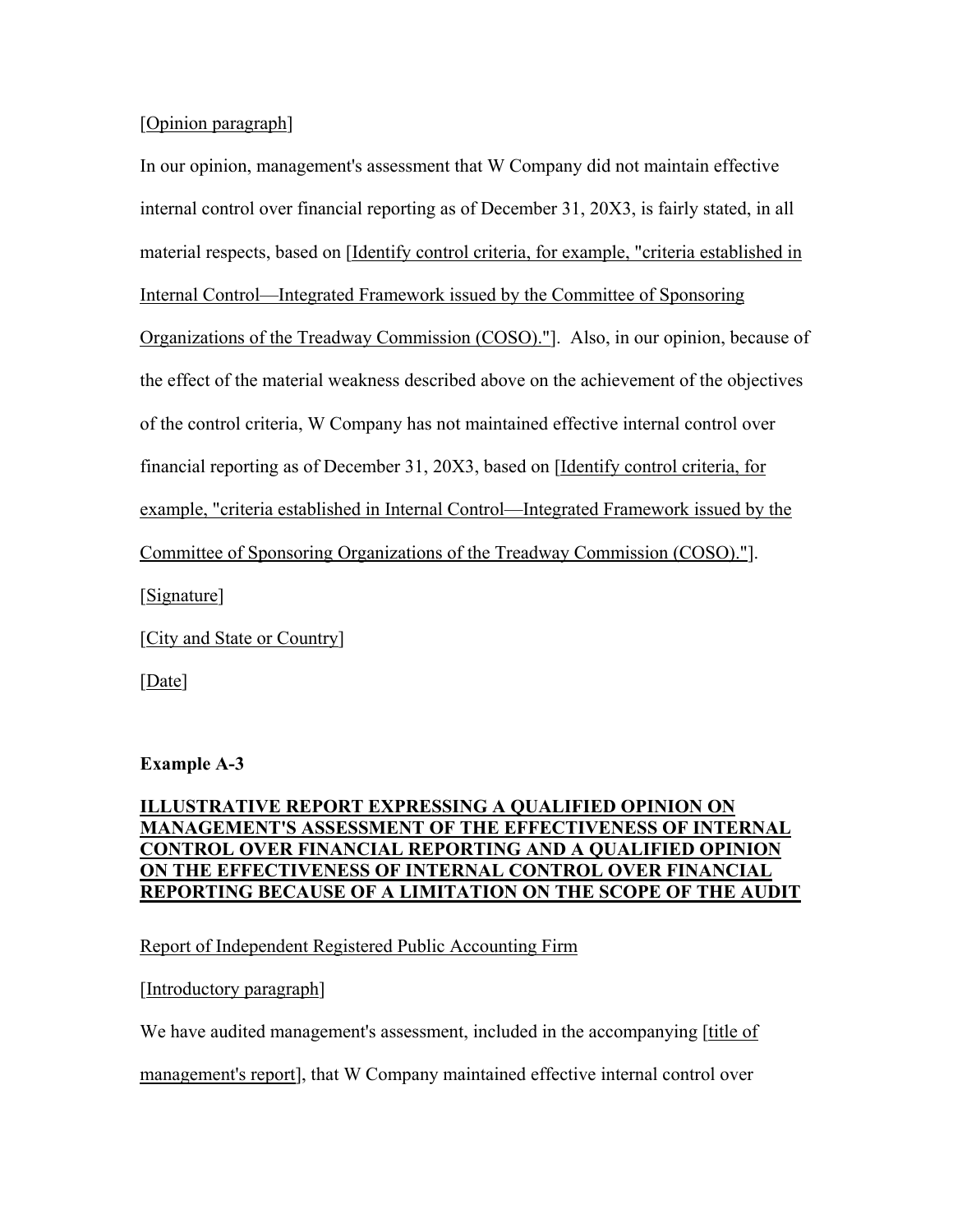financial reporting as of December 31, 20X3, based on [Identify control criteria, for example, "criteria established in Internal Control—Integrated Framework issued by the Committee of Sponsoring Organizations of the Treadway Commission (COSO)."]. W Company's management is responsible for maintaining effective internal control over financial reporting and for its assessment of the effectiveness of internal control over financial reporting. Our responsibility is to express an opinion on management's assessment and an opinion on the effectiveness of the company's internal control over financial reporting based on our audit.

#### [Scope paragraph]

Except as described below, we conducted our audit in accordance the standards of the Public Company Accounting Oversight Board (United States). Those standards require that we plan and perform the audit to obtain reasonable assurance about whether effective internal control over financial reporting was maintained in all material respects. Our audit included obtaining an understanding of internal control over financial reporting, evaluating management's assessment, testing and evaluating the design and operating effectiveness of internal control, and performing such other procedures as we considered necessary in the circumstances. We believe that our audit provides a reasonable basis for our opinion.

#### [Explanatory paragraph that describes scope limitation]

A material weakness is a control deficiency, or combination of control deficiencies, that results in more than a remote likelihood that a material misstatement of the annual or interim financial statements will not be prevented or detected. The following material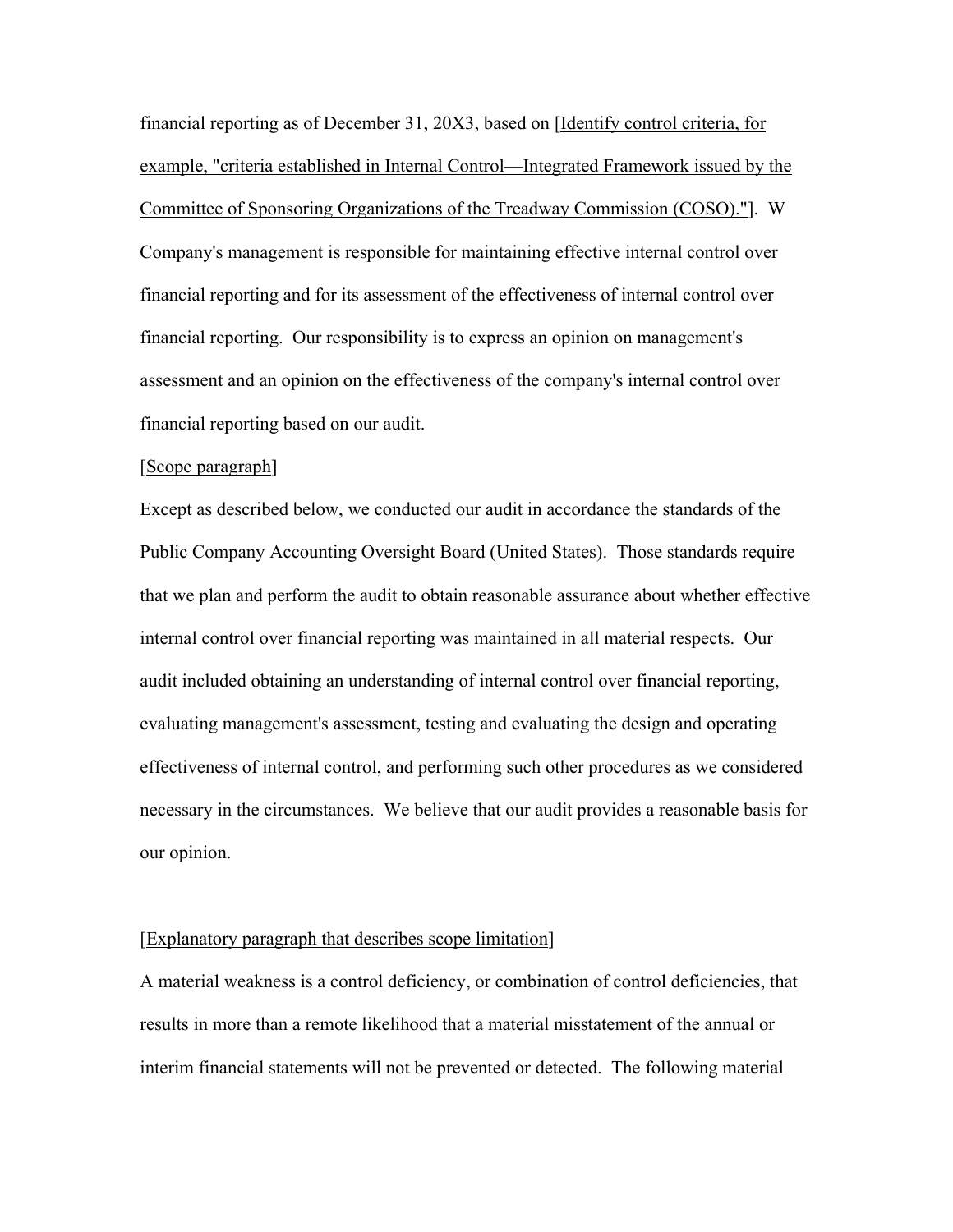weakness has been identified and included in management's assessment. $3/$  Prior to December 20, 20X3, W Company had an inadequate system for recording cash receipts, which could have prevented the Company from recording cash receipts on accounts receivable completely and properly. Therefore, cash received could have been diverted for unauthorized use, lost, or otherwise not properly recorded to accounts receivable. We believe this condition was a material weakness in the design or operation of the internal control of W Company in effect prior to December 20, 20X3. Although the Company implemented a new cash receipts system on December 20, 20X3, the system has not been in operation for a sufficient period of time to enable us to obtain sufficient evidence about its operating effectiveness.

#### [Definition paragraph]

A company's internal control over financial reporting is a process designed to provide reasonable assurance regarding the reliability of financial reporting and the preparation of financial statements for external purposes in accordance with generally accepted accounting principles. A company's internal control over financial reporting includes those policies and procedures that (1) pertain to the maintenance of records that, in reasonable detail, accurately and fairly reflect the transactions and dispositions of the assets of the company; (2) provide reasonable assurance that transactions are recorded as necessary to permit preparation of financial statements in accordance with generally accepted accounting principles, and that receipts and expenditures of the company are being made only in accordance with authorizations of management and directors of the

 $\frac{3}{2}$  $\frac{3}{2}$  If the auditor has identified a material weakness that is not included in management's assessment, add the following wording to the report: "In addition, we have identified the following material weakness that has not been identified as a material weakness in management's assessment."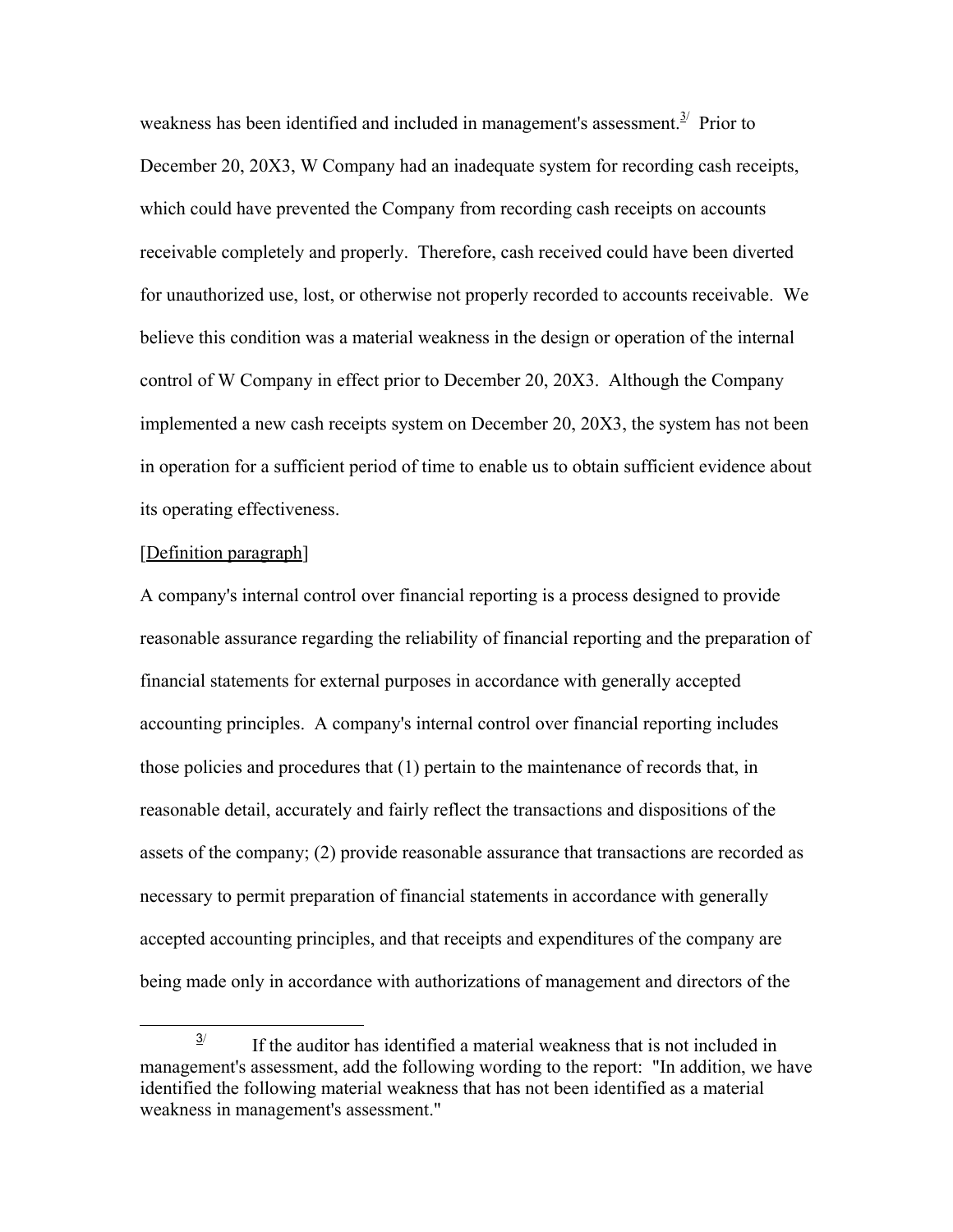company; and (3) provide reasonable assurance regarding prevention or timely detection of unauthorized acquisition, use, or disposition of the company's assets that could have a material effect on the financial statements.

#### [Inherent limitations paragraph]

Because of its inherent limitations, internal control over financial reporting may not prevent or detect misstatements. Also, projections of any evaluation of effectiveness to future periods are subject to the risk that controls may become inadequate because of changes in conditions, or that the degree of compliance with the policies or procedures may deteriorate.

#### [Opinion paragraph]

In our opinion, except for the effect of matters we might have discovered had we been able to examine evidence about the effectiveness of the new cash receipts system, management's assessment that W Company maintained effective internal control over financial reporting as of December 31, 20X3, is fairly stated, in all material respects, based on [Identify control criteria, for example, "criteria established in Internal Control— Integrated Framework issued by the Committee of Sponsoring Organizations of the Treadway Commission (COSO)."]. Also, in our opinion, except for the effect of matters we might have discovered had we been able to examine evidence about the effectiveness of the new cash receipts system, W Company maintained, in all material respects, effective internal control over financial reporting as of December 31, 20X3, based on [Identify control criteria, for example, "criteria established in Internal Control— Integrated Framework issued by the Committee of Sponsoring Organizations of the Treadway Commission (COSO)."].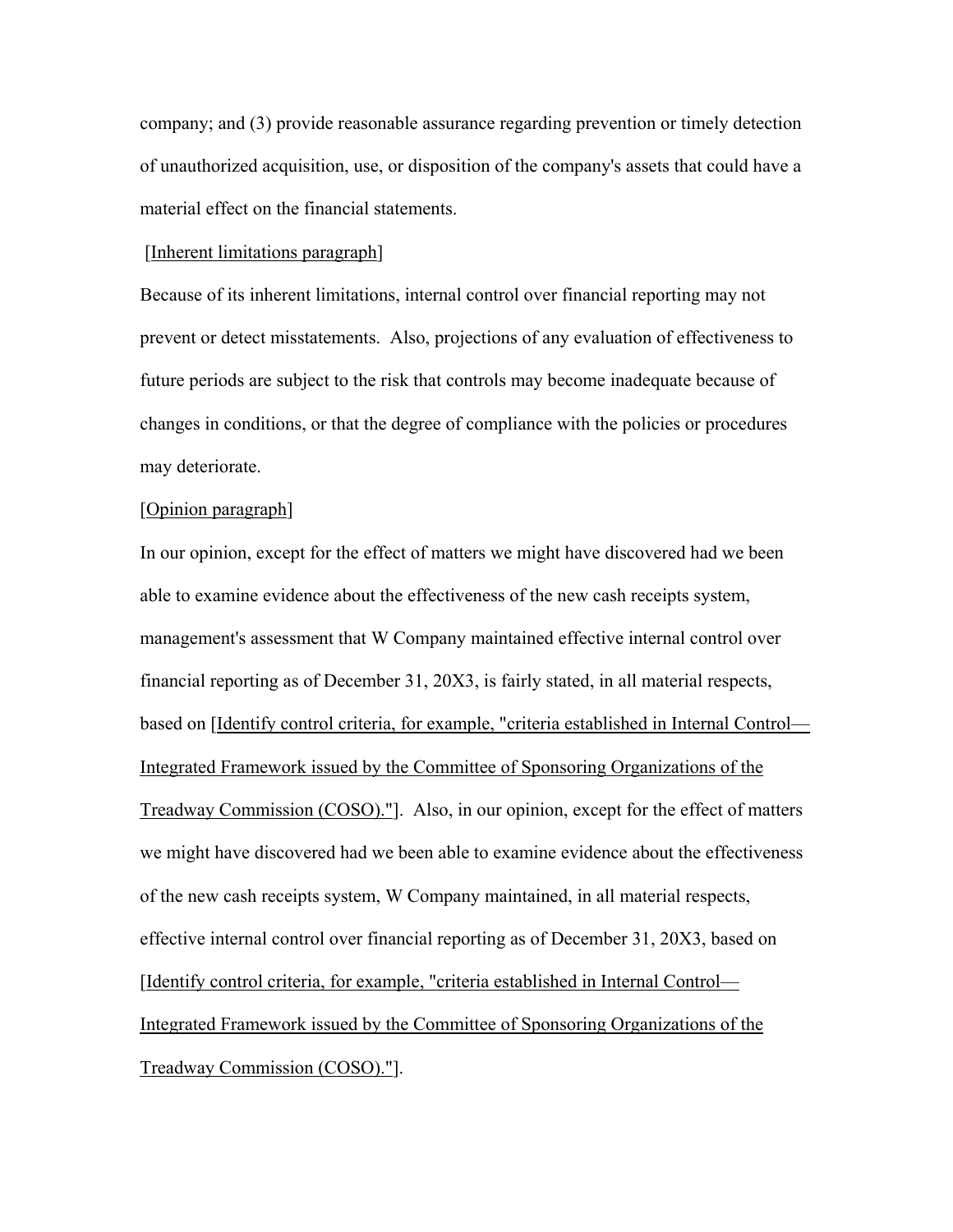[Explanatory paragraph]

We have also audited, in accordance with the standards of the Public Company

Accounting Oversight Board (United States), the [identify financial statements] of W

Company and our report dated [date of report, which should be the same as the date of

the report on the effectiveness of internal control over financial reporting] expressed

[include nature of opinion].

[Signature]

[City and State or Country]

[Date]

# **Example A-4**

# **ILLUSTRATIVE REPORT DISCLAIMING AN OPINION ON MANAGEMENT'S ASSESSMENT OF THE EFFECTIVENESS OF INTERNAL CONTROL OVER FINANCIAL REPORTING AND DISCLAIMING AN OPINION ON THE EFFECTIVENESS OF INTERNAL CONTROL OVER FINANCIAL REPORTING BECAUSE OF A LIMITATION ON THE SCOPE OF THE AUDIT**

# Report of Independent Registered Public Accounting Firm

# [Introductory paragraph]

We were engaged to audit management's assessment included in the accompanying [title of management's report] that W Company maintained effective internal control over financial reporting as of December 31, 20X3 based on [Identify control criteria, for example, "criteria established in Internal Control—Integrated Framework issued by the Committee of Sponsoring Organizations of the Treadway Commission (COSO)."]. W Company's management is responsible for maintaining effective internal control over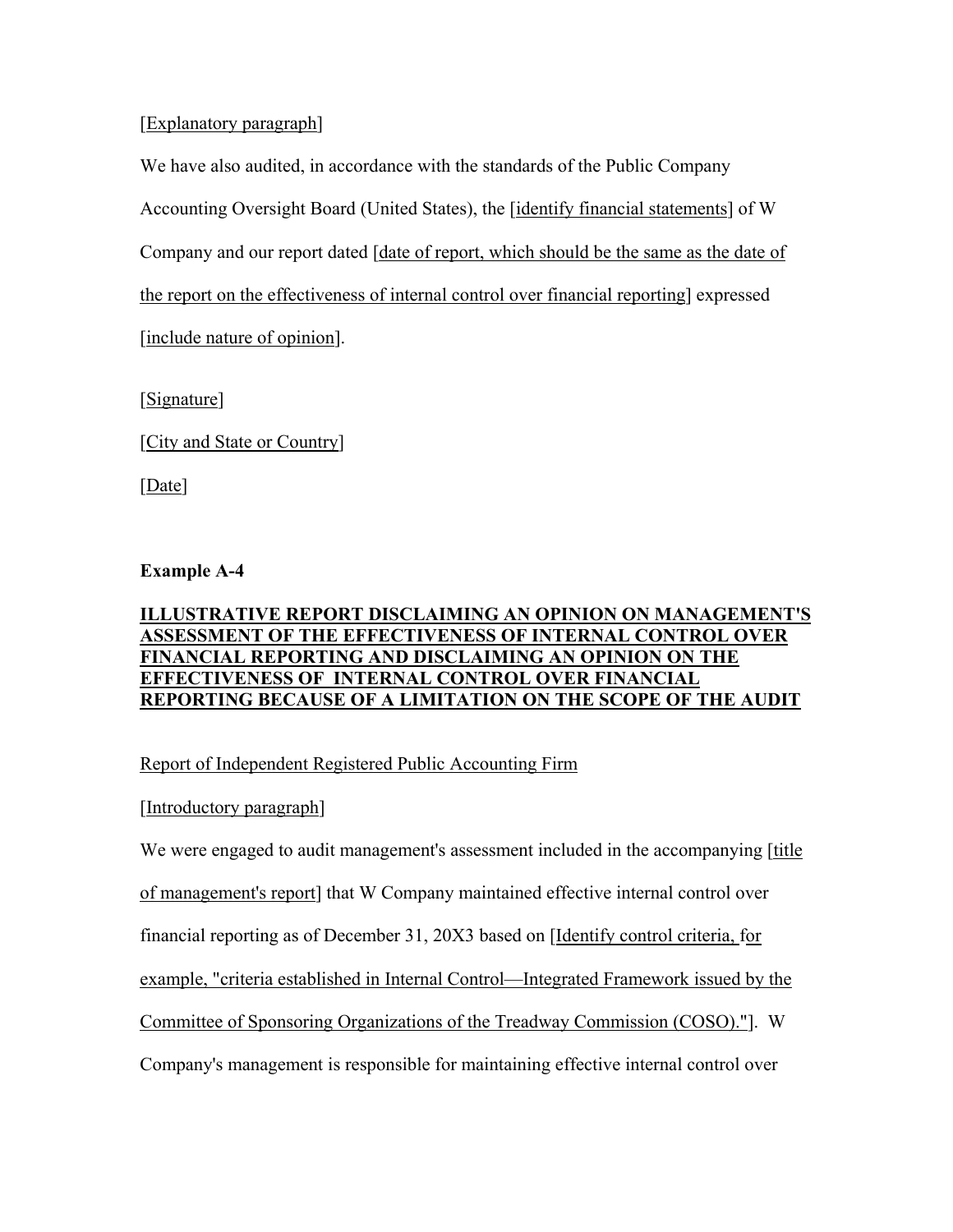financial reporting and for its assessment of the effectiveness of internal control over financial reporting.

#### [Omit scope paragraph]

# [Explanatory paragraph that describes scope limitation] $4$

#### [Definition paragraph]

A company's internal control over financial reporting is a process designed to provide reasonable assurance regarding the reliability of financial reporting and the preparation of financial statements for external purposes in accordance with generally accepted accounting principles. A company's internal control over financial reporting includes those policies and procedures that (1) pertain to the maintenance of records that, in reasonable detail, accurately and fairly reflect the transactions and dispositions of the assets of the company; (2) provide reasonable assurance that transactions are recorded as necessary to permit preparation of financial statements in accordance with generally accepted accounting principles, and that receipts and expenditures of the company are being made only in accordance with authorizations of management and directors of the company; and (3) provide reasonable assurance regarding prevention or timely detection of unauthorized acquisition, use, or disposition of the company's assets that could have a material effect on the financial statements.

<sup>4</sup>/ If, through the limited procedures performed, the auditor concludes that a material weakness exists, the auditor should add the definition of material weakness (as provided in paragraph 10) to the explanatory paragraph. In addition, the auditor should include a description of the material weakness and its effect on the achievement of the objectives of the control criteria*.*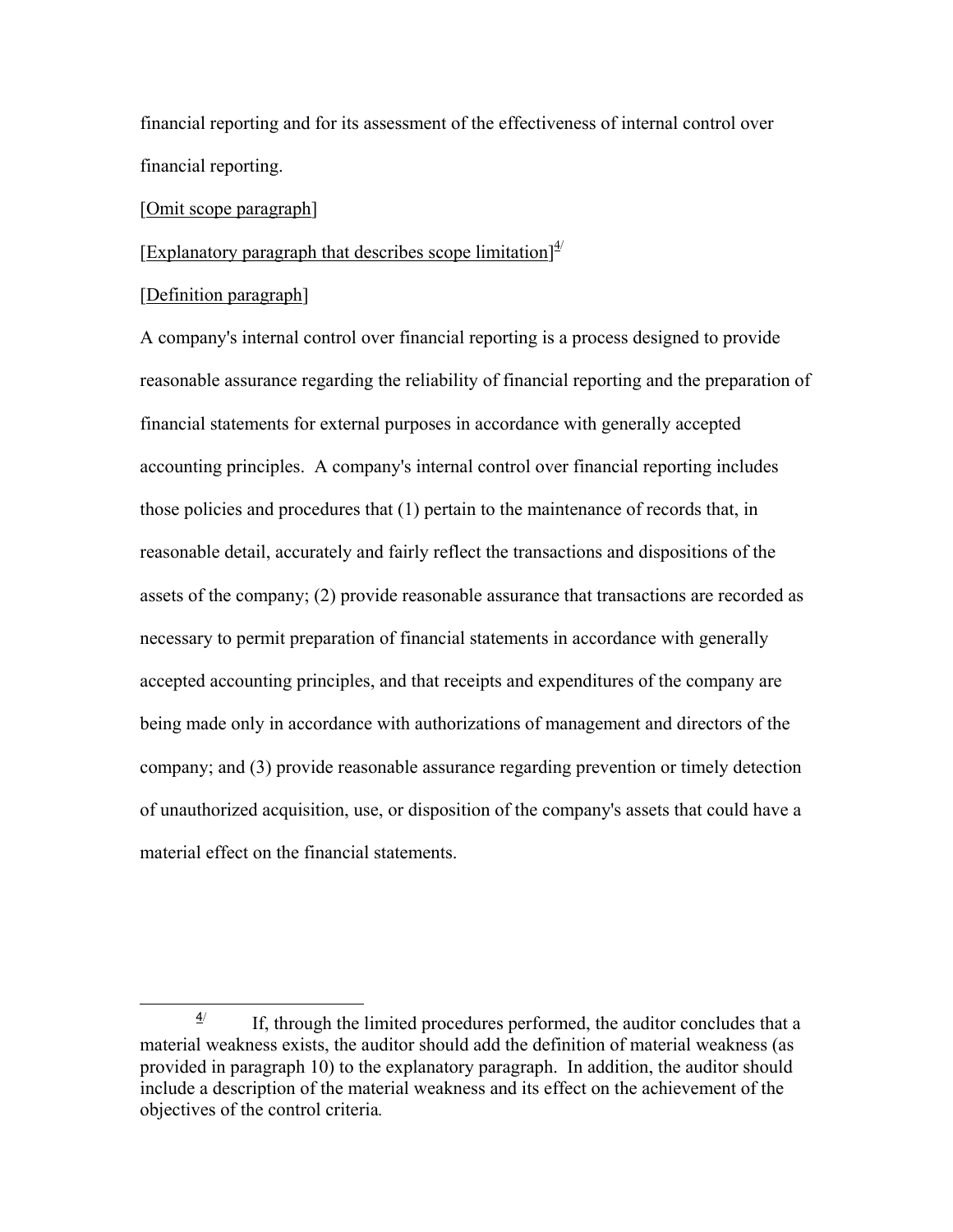### [Inherent limitations paragraph]

Because of its inherent limitations, internal control over financial reporting may not prevent or detect misstatements. Also, projections of any evaluation of effectiveness to future periods are subject to the risk that controls may become inadequate because of changes in conditions, or that the degree of compliance with the policies or procedures may deteriorate.

### [Opinion paragraph]

Since management [describe scope restrictions] and we were unable to apply other procedures to satisfy ourselves as to the effectiveness of the company's internal control over financial reporting, the scope of our work was not sufficient to enable us to express, and we do not express, an opinion either on management's assessment or on the effectiveness of the company's internal control over financial reporting.

#### [Explanatory paragraph]

We have also audited, in accordance with the standards of the Public Company Accounting Oversight Board (United States), the [identify financial statements] of W Company and our report dated [date of report, which should be the same as the date of the report on the effectiveness of internal control over financial reporting] expressed [include nature of opinion].

### [Signature]

[City and State or Country]

[Date]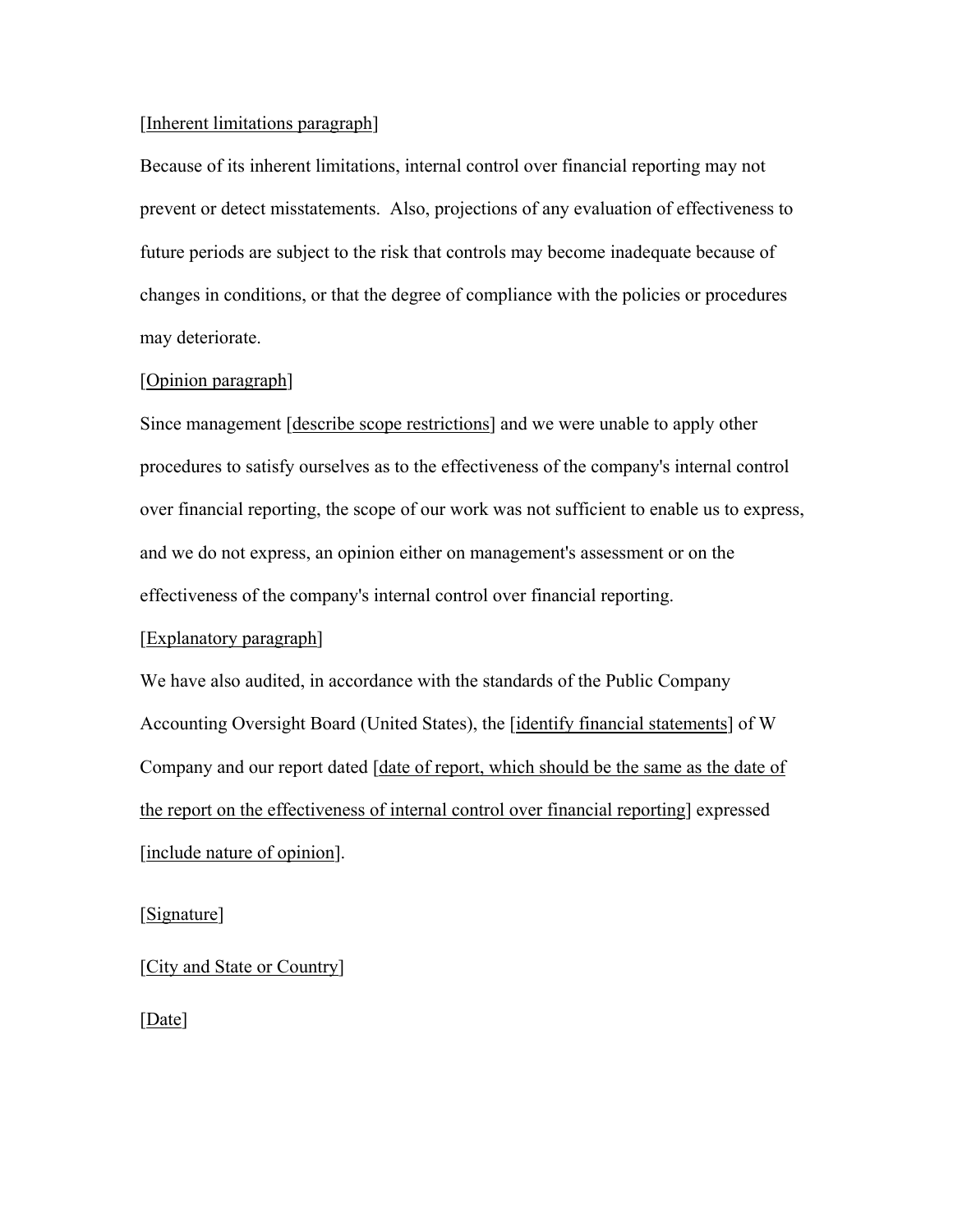### **Example A-5**

### **ILLUSTRATIVE REPORT EXPRESSING AN UNQUALIFIED OPINION ON MANAGEMENT'S ASSESSMENT OF THE EFFECTIVENESS OF INTERNAL CONTROL OVER FINANCIAL REPORTING THAT REFERS TO THE REPORT OF OTHER AUDITORS AS A BASIS, IN PART, FOR THE AUDITOR'S OPINION AND AN UNQUALIFIED OPINION ON THE EFFECTIVENESS OF INTERNAL CONTROL OVER FINANCIAL REPORTING**

Report of Independent Registered Public Accounting Firm

### [Introductory paragraph]

We have audited management's assessment, included in the accompanying [title of management's report], that W Company maintained effective internal control over financial reporting as of December 31, 20X3, based on [Identify control criteria, for example, "criteria established in Internal Control—Integrated Framework issued by the Committee of Sponsoring Organizations of the Treadway Commission (COSO)."]. W Company's management is responsible for maintaining effective internal control over financial reporting and for its assessment of the effectiveness of internal control over financial reporting. Our responsibility is to express an opinion on management's assessment and an opinion on the effectiveness of the company's internal control over financial reporting based on our audit. We did not examine the effectiveness of internal control over financial reporting of B Company, a wholly owned subsidiary, whose financial statements reflect total assets and revenues constituting 20 and 30 percent, respectively, of the related consolidated financial statement amounts as of and for the year ended December 31, 20X3. The effectiveness of B Company's internal control over financial reporting was audited by other auditors whose report has been furnished to us,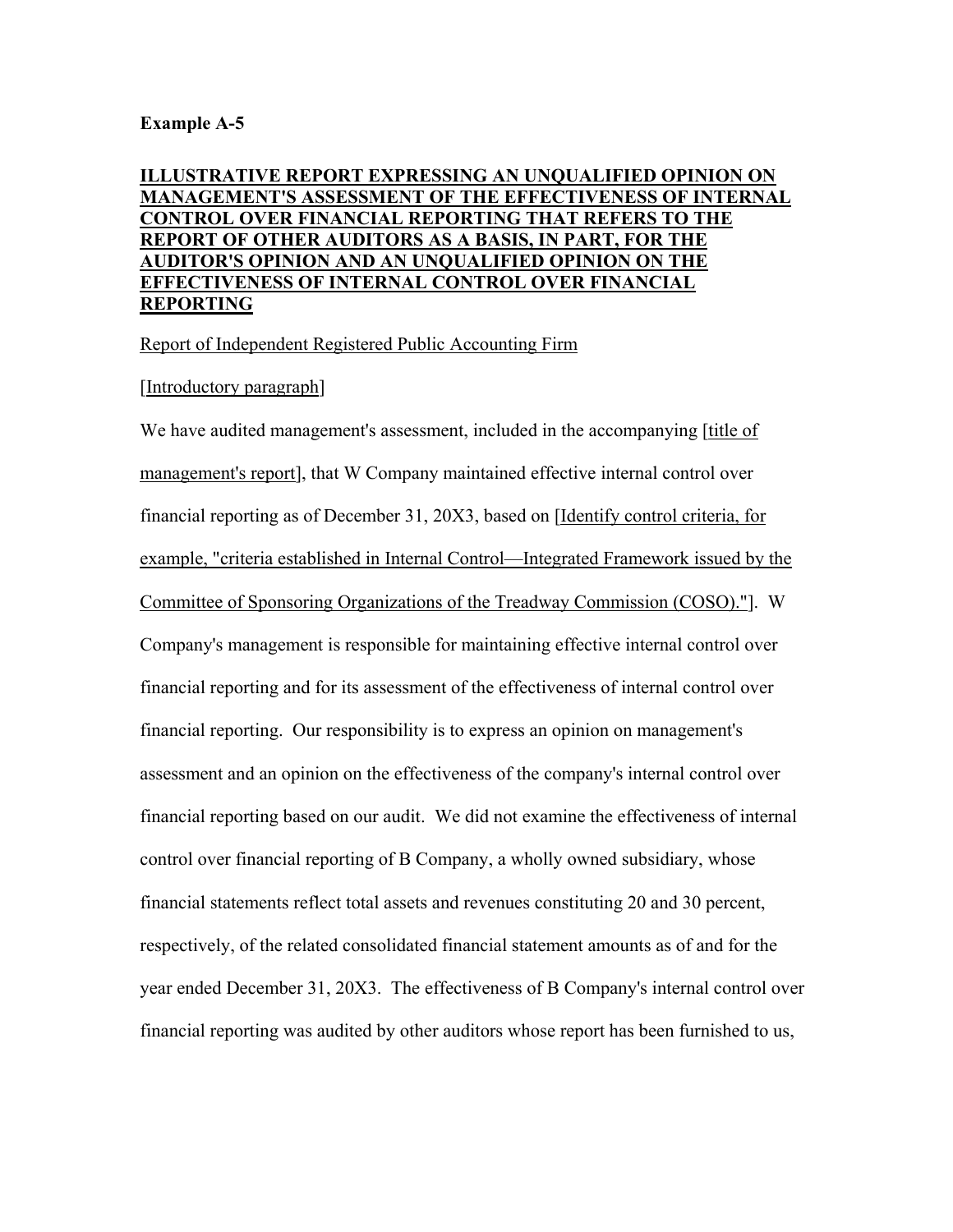and our opinion, insofar as it relates to the effectiveness of B Company's internal control over financial reporting, is based solely on the report of the other auditors.

#### [Scope paragraph]

We conducted our audit in accordance with the standards of the Public Company Accounting Oversight Board (United States). Those standards require that we plan and perform the audit to obtain reasonable assurance about whether effective internal control over financial reporting was maintained in all material respects. Our audit included obtaining an understanding of internal control over financial reporting, evaluating management's assessment, testing and evaluating the design and operating effectiveness of internal control, and performing such other procedures as we considered necessary in the circumstances. We believe that our audit and the report of the other auditors provide a reasonable basis for our opinion.

#### [Definition paragraph]

A company's internal control over financial reporting is a process designed to provide reasonable assurance regarding the reliability of financial reporting and the preparation of financial statements for external purposes in accordance with generally accepted accounting principles. A company's internal control over financial reporting includes those policies and procedures that (1) pertain to the maintenance of records that, in reasonable detail, accurately and fairly reflect the transactions and dispositions of the assets of the company; (2) provide reasonable assurance that transactions are recorded as necessary to permit preparation of financial statements in accordance with generally accepted accounting principles, and that receipts and expenditures of the company are being made only in accordance with authorizations of management and directors of the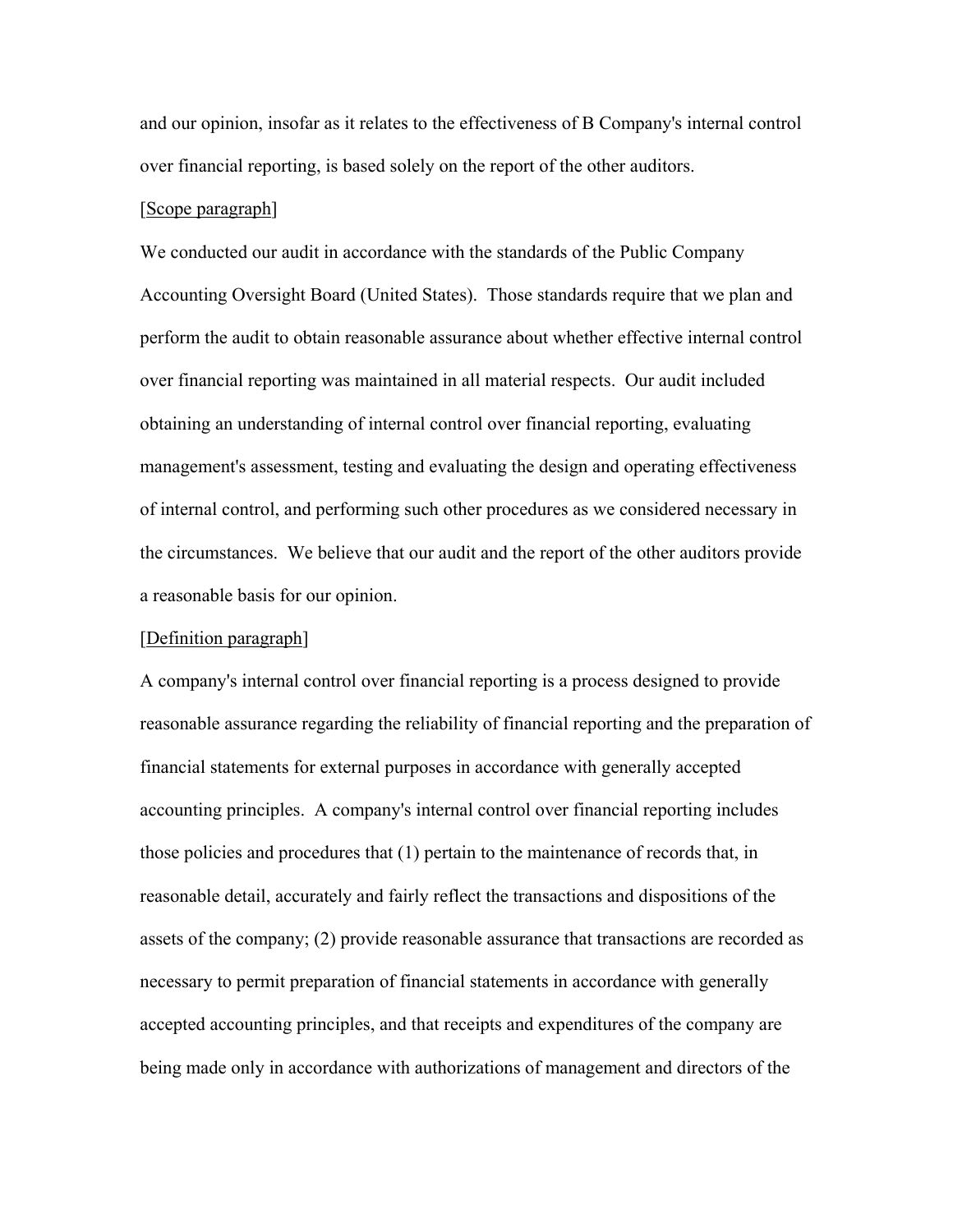company; and (3) provide reasonable assurance regarding prevention or timely detection of unauthorized acquisition, use, or disposition of the company's assets that could have a material effect on the financial statements.

#### [Inherent limitations paragraph]

Because of its inherent limitations, internal control over financial reporting may not prevent or detect misstatements. Also, projections of any evaluation of effectiveness to future periods are subject to the risk that controls may become inadequate because of changes in conditions, or that the degree of compliance with the policies or procedures may deteriorate.

### [Opinion paragraph]

In our opinion, based on our audit and the report of the other auditors, management's assessment that W Company maintained effective internal control over financial reporting as of December 31, 20X3, is fairly stated, in all material respects, based on [Identify control criteria, for example, "criteria established in Internal Control— Integrated Framework issued by the Committee of Sponsoring Organizations of the Treadway Commission (COSO)."]. Also, in our opinion, based on our audit and the report of the other auditors, W Company maintained, in all material respects, effective internal control over financial reporting as of December 31, 20X3, based on [Identify control criteria, for example, "criteria established in Internal Control—Integrated Framework issued by the Committee of Sponsoring Organizations of the Treadway Commission (COSO)."].

#### [Explanatory paragraph]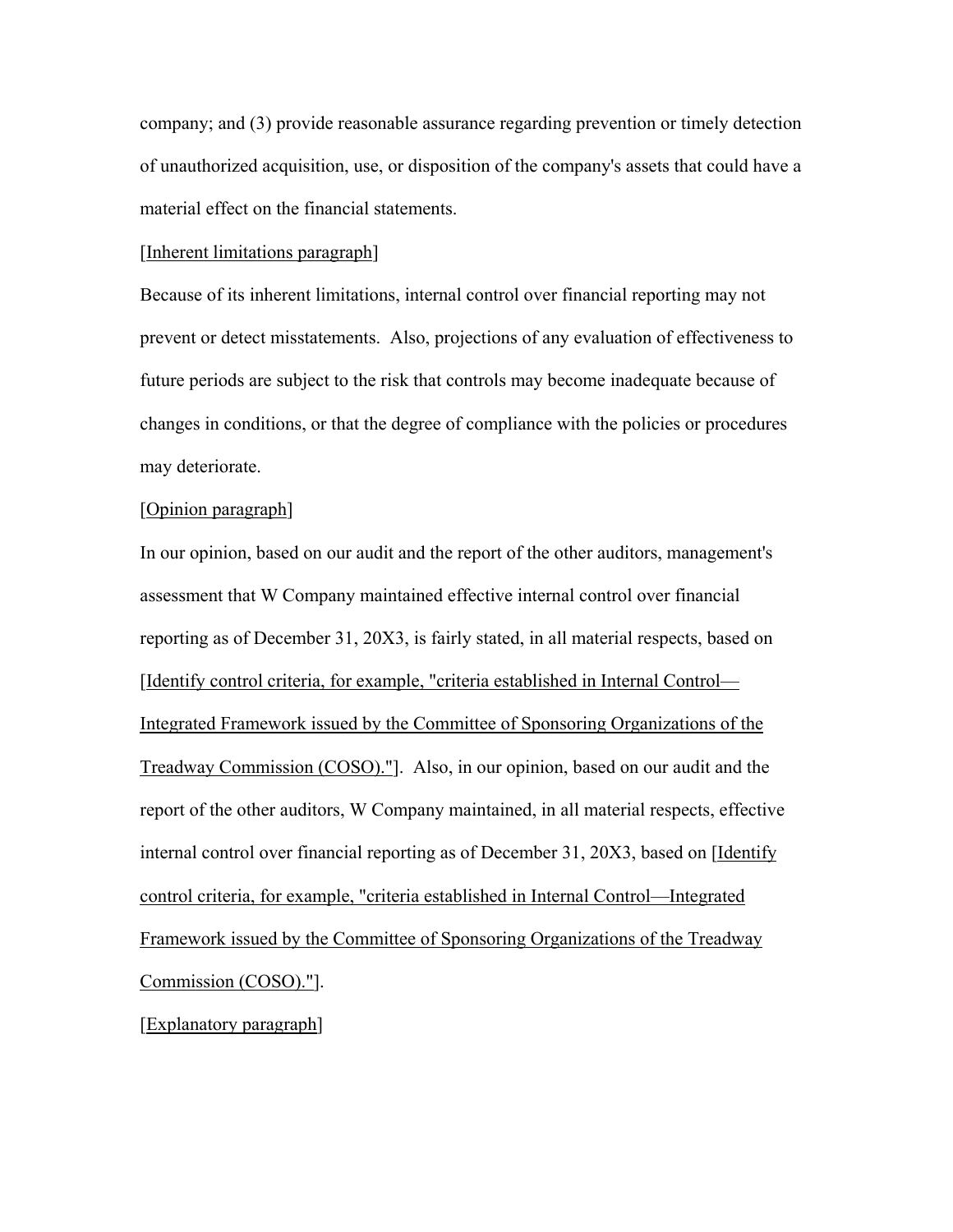We have also audited, in accordance with the standards of the Public Company Accounting Oversight Board (United States), the [identify financial statements] of W Company and our report dated [date of report, which should be the same as the date of the report on the effectiveness of internal control over financial reporting] expressed [include nature of opinion].

[Signature]

[City and State or Country]

[Date]

# **Example A-6**

# **ILLUSTRATIVE REPORT EXPRESSING AN ADVERSE OPINION ON MANAGEMENT'S ASSESSMENT OF THE EFFECTIVENESS OF INTERNAL CONTROL OVER FINANCIAL REPORTING AND AN ADVERSE OPINION ON THE EFFECTIVENESS OF INTERNAL CONTROL OVER FINANCIAL REPORTING BECAUSE OF THE EXISTENCE OF A MATERIAL WEAKNESS**

Report of Independent Registered Public Accounting Firm

[Introductory paragraph]

We have audited management's assessment, included in the accompanying [title of management's report], that W Company maintained effective internal control over financial reporting as of December 31, 20X3, based on [Identify control criteria, for example, "criteria established in Internal Control—Integrated Framework issued by the Committee of Sponsoring Organizations of the Treadway Commission (COSO)."]. W Company's management is responsible for maintaining effective internal control over financial reporting and for its assessment of the effectiveness of internal control over financial reporting. Our responsibility is to express an opinion on management's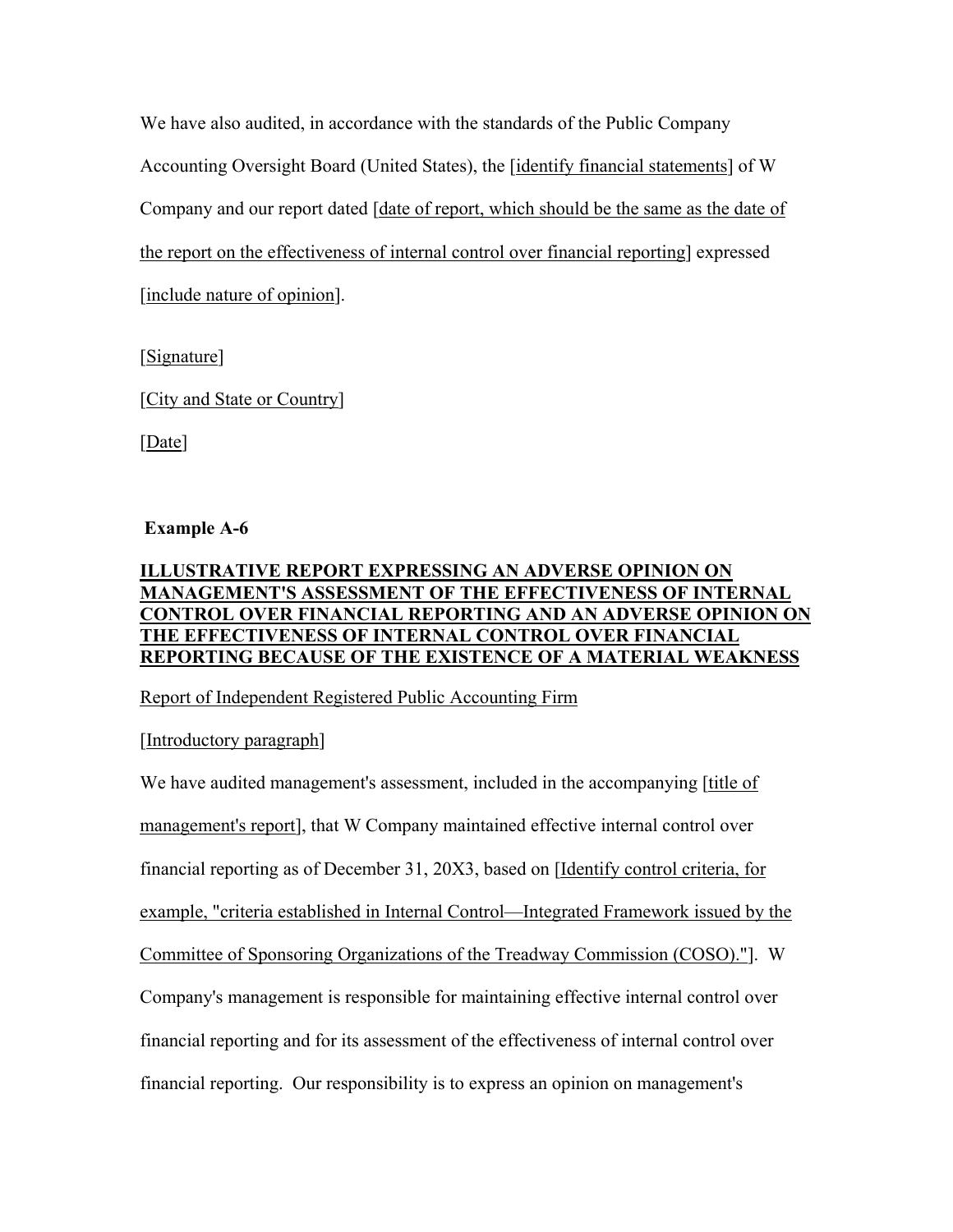assessment and an opinion on the effectiveness of the company's internal control over financial reporting based on our audit.

#### [Scope paragraph]

We conducted our audit in accordance with the standards of the Public Company Accounting Oversight Board (United States). Those standards require that we plan and perform the audit to obtain reasonable assurance about whether effective internal control over financial reporting was maintained in all material respects. Our audit included obtaining an understanding of internal control over financial reporting, evaluating management's assessment, testing and evaluating the design and operating effectiveness of internal control, and performing such other procedures as we considered necessary in the circumstances. We believe that our audit provides a reasonable basis for our opinion. [Definition paragraph]

A company's internal control over financial reporting is a process designed to provide reasonable assurance regarding the reliability of financial reporting and the preparation of financial statements for external purposes in accordance with generally accepted accounting principles. A company's internal control over financial reporting includes those policies and procedures that (1) pertain to the maintenance of records that, in reasonable detail, accurately and fairly reflect the transactions and dispositions of the assets of the company; (2) provide reasonable assurance that transactions are recorded as necessary to permit preparation of financial statements in accordance with generally accepted accounting principles, and that receipts and expenditures of the company are being made only in accordance with authorizations of management and directors of the company; and (3) provide reasonable assurance regarding prevention or timely detection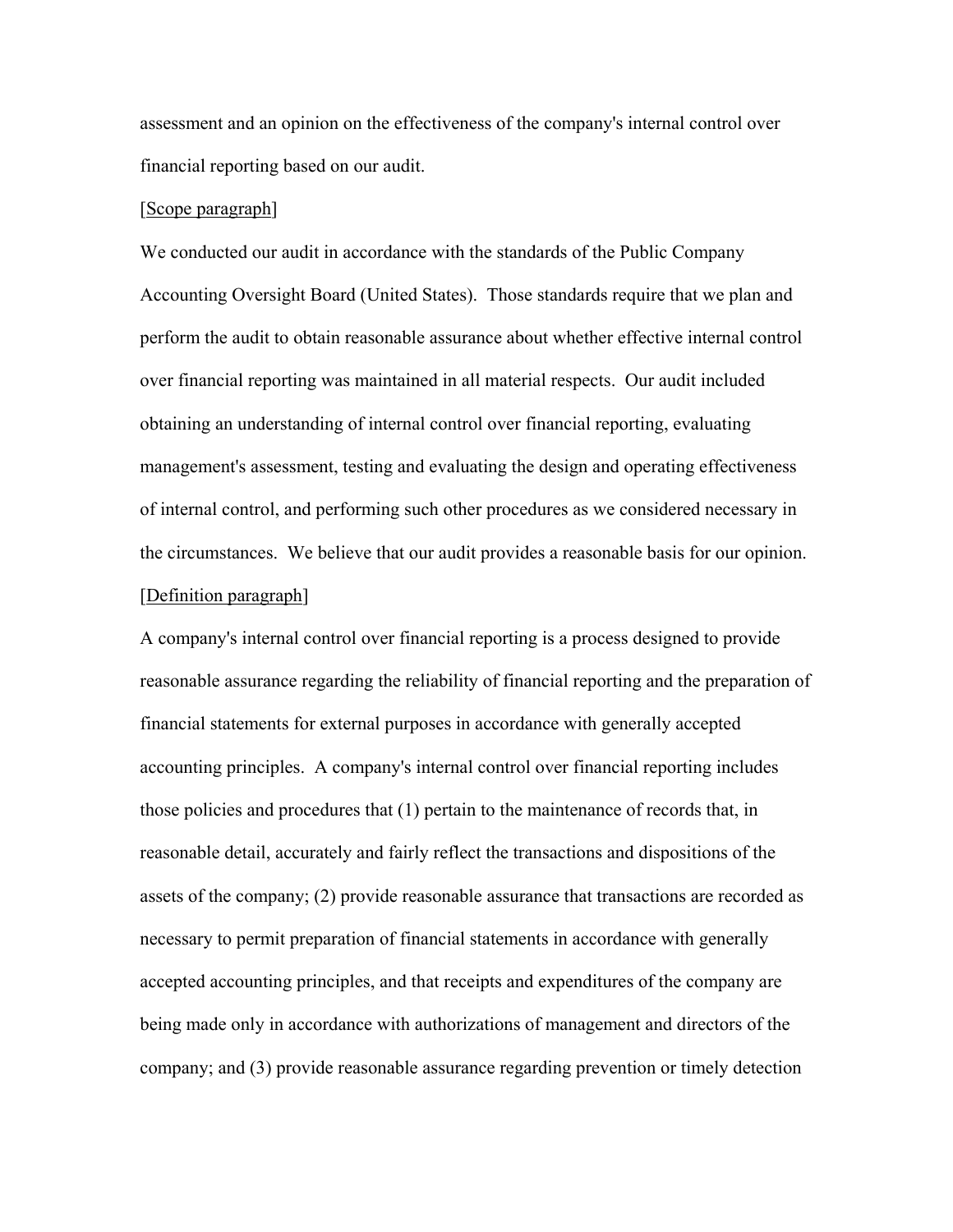of unauthorized acquisition, use, or disposition of the company's assets that could have a material effect on the financial statements.

#### [Inherent limitations paragraph]

Because of its inherent limitations, internal control over financial reporting may not prevent or detect misstatements. Also, projections of any evaluation of effectiveness to future periods are subject to the risk that controls may become inadequate because of changes in conditions, or that the degree of compliance with the policies or procedures may deteriorate.

#### [Explanatory paragraph]

A material weakness is a control deficiency, or combination of control deficiencies, that results in more than a remote likelihood that a material misstatement of the annual or interim financial statements will not be prevented or detected. We have identified the following material weakness that has not been identified as a material weakness in management's assessment [Include a description of the material weakness and its effect on the achievement of the objectives of the control criteria.] This material weakness was considered in determining the nature, timing, and extent of audit tests applied in our audit of the 20X3 financial statements, and this report does not affect our report dated [date of report, which should be the same as the date of this report on internal control] on those financial statements. $\frac{5}{2}$ 

[Opinion paragraph]

 $\frac{5}{2}$  $\frac{5}{4}$  Modify this sentence when the auditor's opinion on the financial statements is affected by the adverse opinion on the effectiveness of internal control over financial reporting.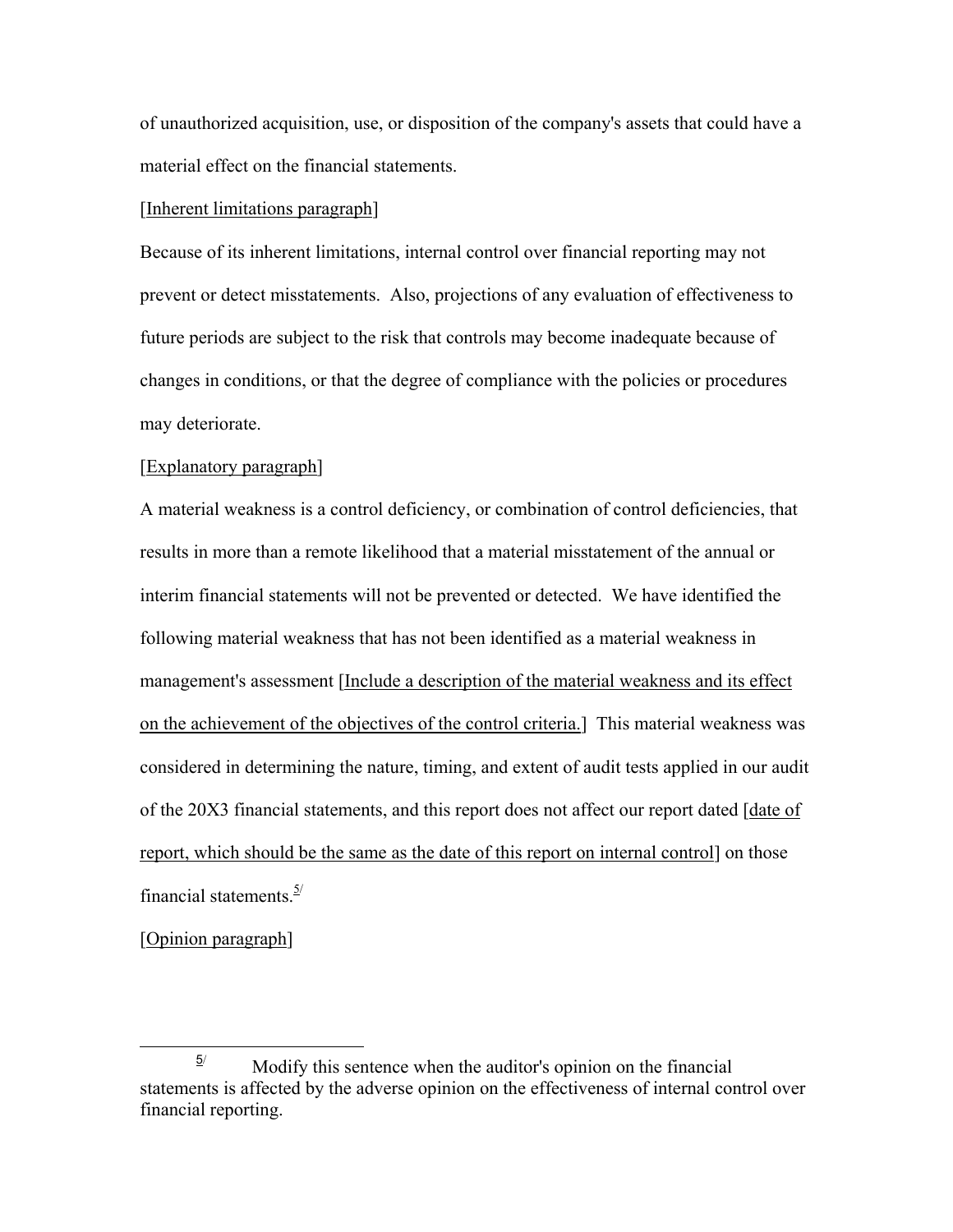In our opinion, because of the effect of the material weakness described above on the achievement of the objectives of the control criteria, management's assessment that W Company maintained effective internal control over financial reporting as of December 31, 20X3, is not fairly stated, in all material respects, based on [Identify control criteria, for example, "criteria established in Internal Control—Integrated Framework issued by the Committee of Sponsoring Organizations of the Treadway Commission (COSO)."]. Also, in our opinion, because of the effect of the material weakness described above on the achievement of the objectives of the control criteria, W Company has not maintained effective internal control over financial reporting as of December 31, 20X3, based on [Identify control criteria, for example, "criteria established in Internal Control— Integrated Framework issued by the Committee of Sponsoring Organizations of the Treadway Commission (COSO)."]. [Signature]

[City and State or Country]

[Date]

**Example A-7** 

**ILLUSTRATIVE COMBINED REPORT EXPRESSING AN UNQUALIFIED OPINION ON FINANCIAL STATEMENTS, AN UNQUALIFIED OPINION ON MANAGEMENT'S ASSESSMENT OF THE EFFECTIVENESS OF INTERNAL CONTROL OVER FINANCIAL REPORTING AND AN UNQUALIFIED OPINION ON THE EFFECTIVENESS OF INTERNAL CONTROL OVER FINANCIAL REPORTING**

Report of Independent Registered Public Accounting Firm

[Introductory paragraph]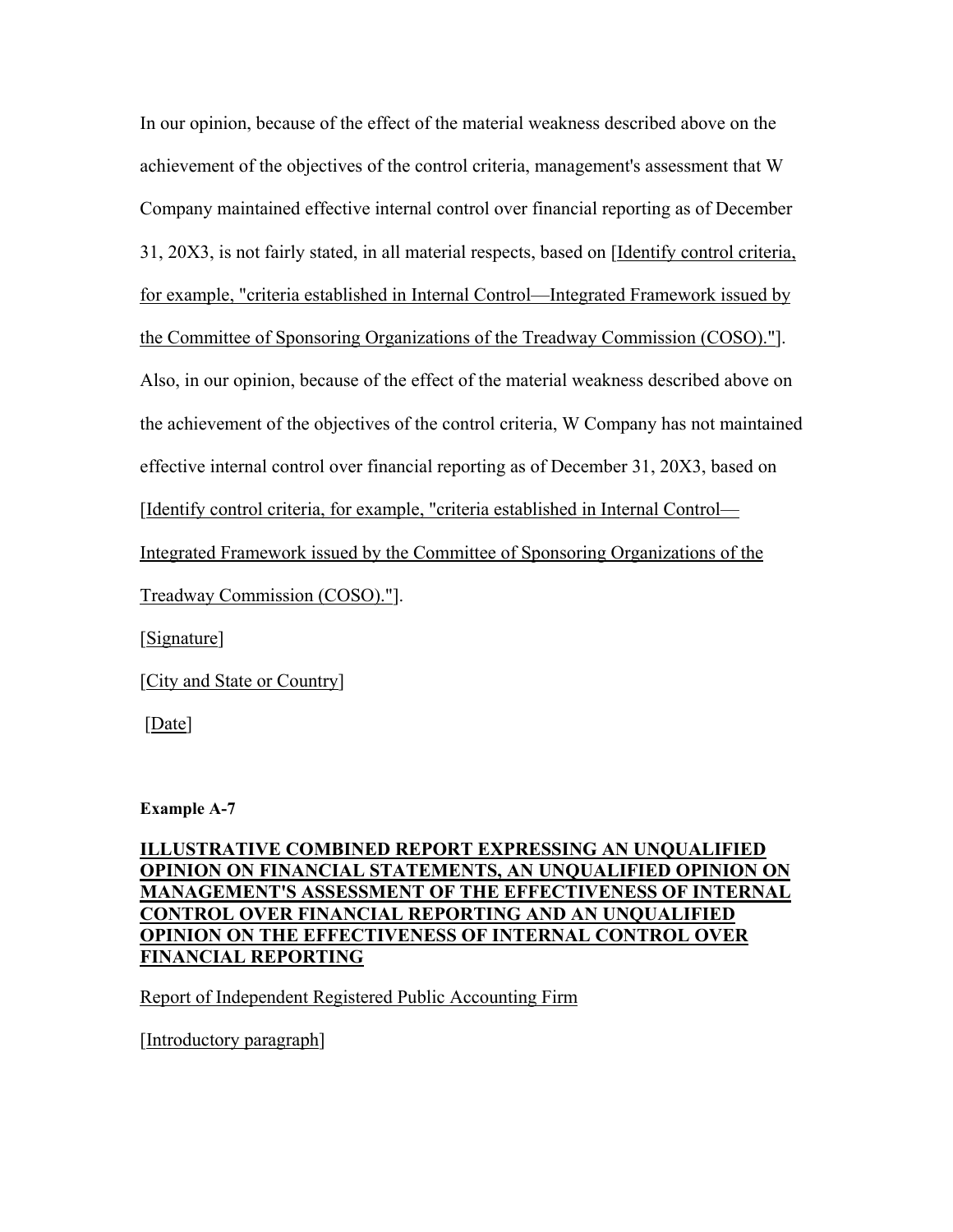We have audited the accompanying balance sheets of W Company as of December 31, 20X3 and 20X2, and the related statements of income, stockholders' equity and comprehensive income, and cash flows for each of the years in the three-year period ended December 31, 20X3. We also have audited management's assessment, included in the accompanying [title of management's report], that W Company maintained effective internal control over financial reporting as of December 31, 20X3, based on [Identify control criteria, for example, "criteria established in Internal Control—Integrated Framework issued by the Committee of Sponsoring Organizations of the Treadway Commission (COSO)."]. W Company's management is responsible for these financial statements, for maintaining effective internal control over financial reporting, and for its assessment of the effectiveness of internal control over financial reporting. Our responsibility is to express an opinion on these financial statements, an opinion on management's assessment, and an opinion on the effectiveness of the company's internal control over financial reporting based on our audits.

### [Scope paragraph]

We conducted our audits in accordance with the standards of the Public Company Accounting Oversight Board (United States). Those standards require that we plan and perform the audits to obtain reasonable assurance about whether the financial statements are free of material misstatement and whether effective internal control over financial reporting was maintained in all material respects. Our audit of financial statements included examining, on a test basis, evidence supporting the amounts and disclosures in the financial statements, assessing the accounting principles used and significant estimates made by management, and evaluating the overall financial statement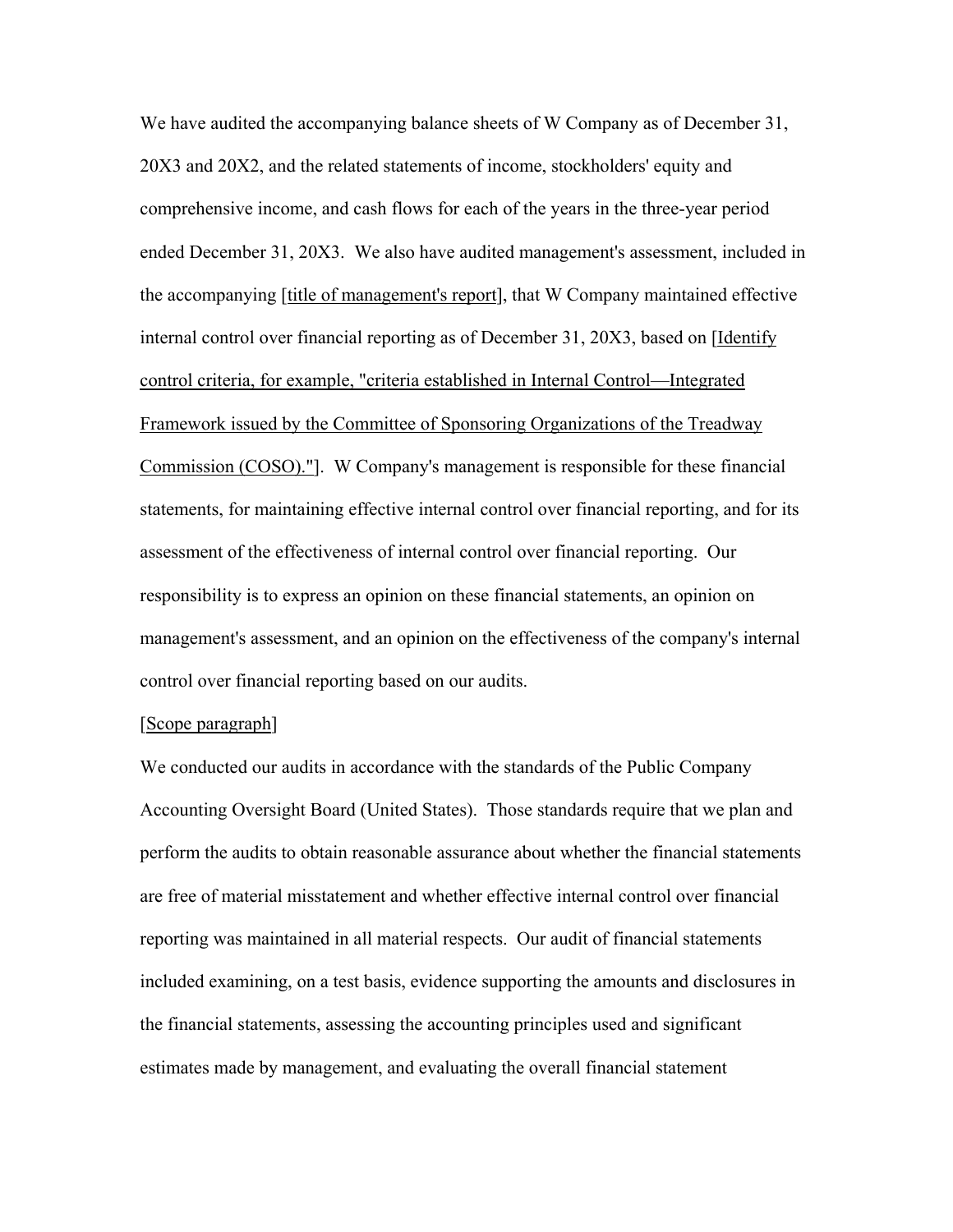presentation. Our audit of internal control over financial reporting included obtaining an understanding of internal control over financial reporting, evaluating management's assessment, testing and evaluating the design and operating effectiveness of internal control, and performing such other procedures as we considered necessary in the circumstances. We believe that our audits provide a reasonable basis for our opinions. [Definition paragraph]

A company's internal control over financial reporting is a process designed to provide reasonable assurance regarding the reliability of financial reporting and the preparation of financial statements for external purposes in accordance with generally accepted accounting principles. A company's internal control over financial reporting includes those policies and procedures that (1) pertain to the maintenance of records that, in reasonable detail, accurately and fairly reflect the transactions and dispositions of the assets of the company; (2) provide reasonable assurance that transactions are recorded as necessary to permit preparation of financial statements in accordance with generally accepted accounting principles, and that receipts and expenditures of the company are being made only in accordance with authorizations of management and directors of the company; and (3) provide reasonable assurance regarding prevention or timely detection of unauthorized acquisition, use, or disposition of the company's assets that could have a material effect on the financial statements.

### [Inherent limitations paragraph]

Because of its inherent limitations, internal control over financial reporting may not prevent or detect misstatements. Also, projections of any evaluation of effectiveness to future periods are subject to the risk that controls may become inadequate because of